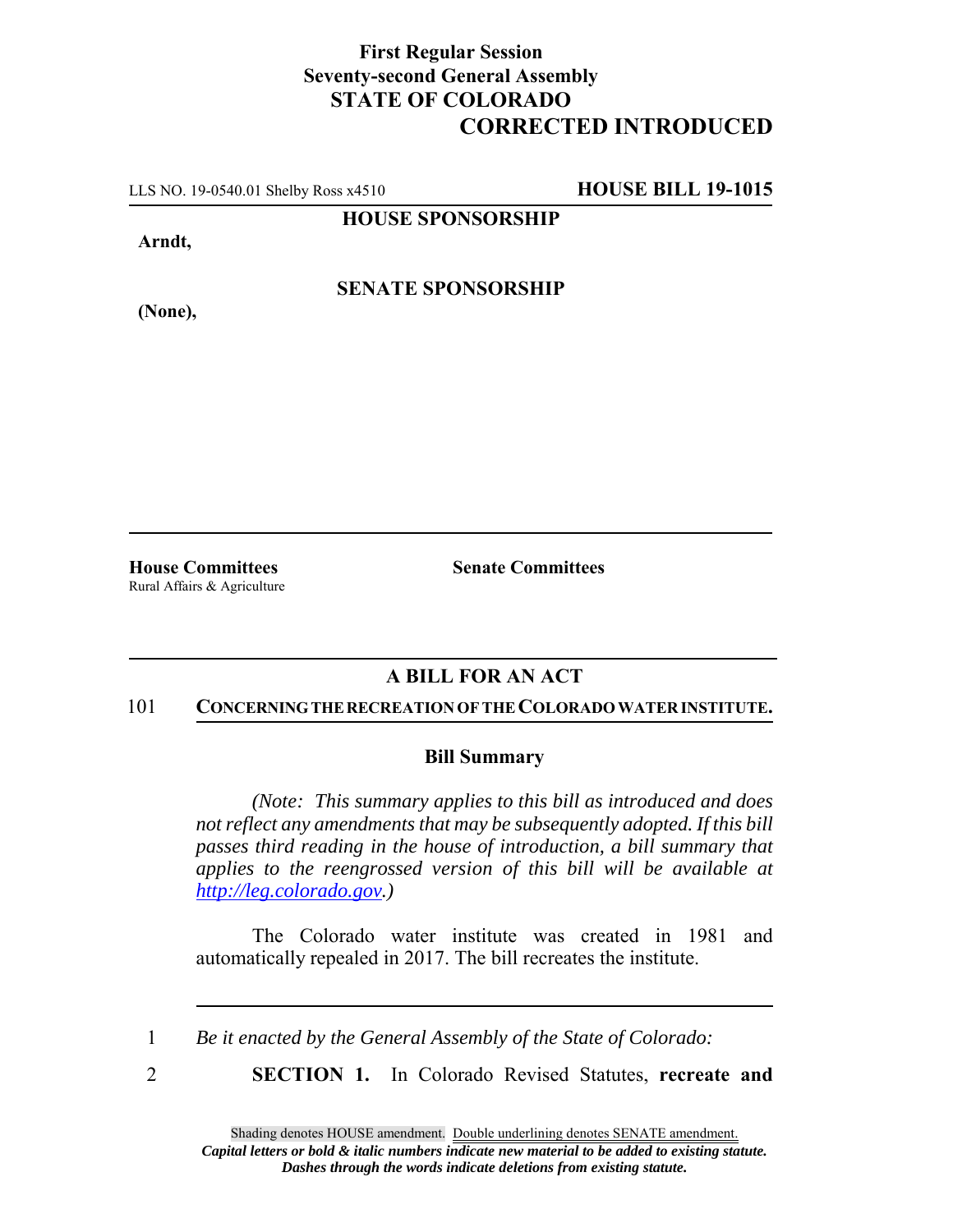**reenact, with amendments,** part 8 of article 31 of title 23 as follows: PART 8 COLORADO WATER INSTITUTE **23-31-801. Colorado water institute - creation.** (1) THERE IS CREATED THE COLORADO WATER INSTITUTE, REFERRED TO IN THIS PART 8 AS THE "INSTITUTE", FOR THE FOLLOWING PURPOSES: (a) DEVELOPING, IMPLEMENTING, AND COORDINATING WATER AND WATER-RELATED RESEARCH PROGRAMS IN COLLABORATION WITH OTHER STATE INSTITUTIONS OF HIGHER EDUCATION AND TRANSFERRING THE RESULTS OF RESEARCH AND NEW TECHNOLOGIES TO POTENTIAL USERS; (b) CREATING AND OPERATING A WATER RESEARCH INFORMATION AND EDUCATION CENTER AS A STATEWIDE CLEARINGHOUSE AND ARCHIVE FOR WATER RESOURCES, WATER QUALITY, AND WATER-RELATED POLICY ISSUES, INCLUDING THE TRAINING OF FUTURE GENERATIONS OF WATER SCIENTISTS, MANAGERS, PLANNERS, AND EDUCATORS; AND (c) CONDUCTING SCIENTIFIC RESEARCH AND POLICY ANALYSIS IN

 AREAS INCLUDING BUT NOT LIMITED TO WATER DEVELOPMENT AND STORAGE AND SURFACE WATER AND GROUNDWATER HYDROLOGY, WATER RESOURCES MANAGEMENT, WATER QUALITY AND AQUATIC HABITAT MANAGEMENT AND PROTECTION, WATER HISTORY AND PALEOHYDROLOGY, DROUGHT PLANNING AND MITIGATION, AND CLIMATE CHANGE AND ADAPTATION.

23 (2) THE INSTITUTE IS A UNIT OF THE COLORADO STATE UNIVERSITY UNDER THE SUPERVISION AND CONTROL OF THE UNIVERSITY'S ADMINISTRATION AND THE BOARD OF GOVERNORS OF THE COLORADO STATE UNIVERSITY SYSTEM.

27 (3) THE PRINCIPAL ADMINISTRATIVE OFFICER OF THE INSTITUTE IS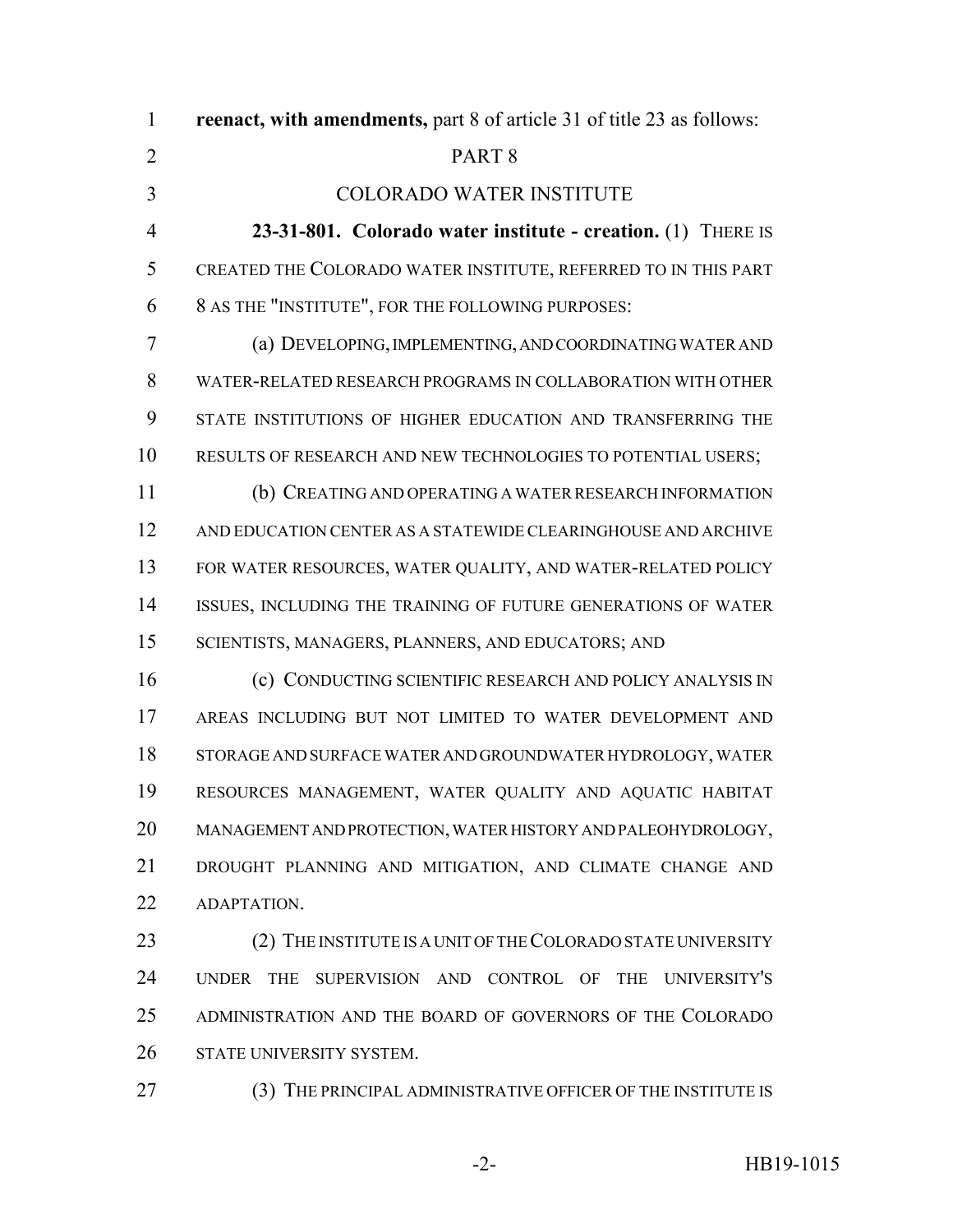A DIRECTOR, WHO IS APPOINTED BY THE PRESIDENT OF COLORADO STATE UNIVERSITY WITH THE APPROVAL OF THE BOARD OF GOVERNORS OF THE COLORADO STATE UNIVERSITY SYSTEM AND WHO IS UNDER THE DIRECT SUPERVISION OF THE PRESIDENT OF COLORADO STATE UNIVERSITY OR A VICE-PRESIDENT DESIGNATED BY THE PRESIDENT.TO MEET THE PURPOSES OF THE INSTITUTE, THE DIRECTOR, WITH THE ADVICE OF THE ADVISORY COMMITTEE ESTABLISHED PURSUANT TO SECTION 23-31-802, SHALL DEVELOP APPROPRIATE POLICIES AND PROCEDURES FOR IDENTIFICATION OF PRIORITY RESEARCH PROBLEMS; COLLABORATE WITH WATER MANAGERS AND USER ASSOCIATIONS, DROUGHT AND CLIMATE CHANGE PLANNING ORGANIZATIONS, OTHER UNIVERSITIES, FEDERAL, STATE, AND LOCAL GOVERNMENT AGENCIES, AND THE GENERAL ASSEMBLY IN THE FORMULATION OF ITS RESEARCH PROGRAM; SELECT PROJECTS TO BE FUNDED; AND DISSEMINATE INFORMATION AND TRANSFER TECHNOLOGY THAT IS PRODUCED BY THE RESEARCH.

16 (4) IT IS THE DUTY OF THE INSTITUTE TO:

 (a) CONSULT WITH STATE AND LOCAL GOVERNMENT AGENCIES, WATER MANAGERS AND USER ASSOCIATIONS, DROUGHT AND CLIMATE CHANGE PLANNING ORGANIZATIONS, WATER QUALITY PLANNING ORGANIZATIONS, THE GENERAL ASSEMBLY, AND OTHER POTENTIAL USERS OF RESEARCH IN IDENTIFYING AND PRIORITIZING THE STATE'S SCIENTIFIC 22 AND POLICY-RELATED WATER RESEARCH NEEDS;

 (b) NEGOTIATE AND ADMINISTER CONTRACTS WITH OTHER STATE 24 INSTITUTIONS OF HIGHER EDUCATION FOR RESEARCH PROJECTS;

 (c) DISSEMINATE NEW INFORMATION AND FACILITATE TRANSFER 26 AND APPLICATION OF NEW TECHNOLOGIES AS THEY ARE DEVELOPED;

27 (d) PROVIDE A LIAISON BETWEEN COLORADO AND THE FEDERAL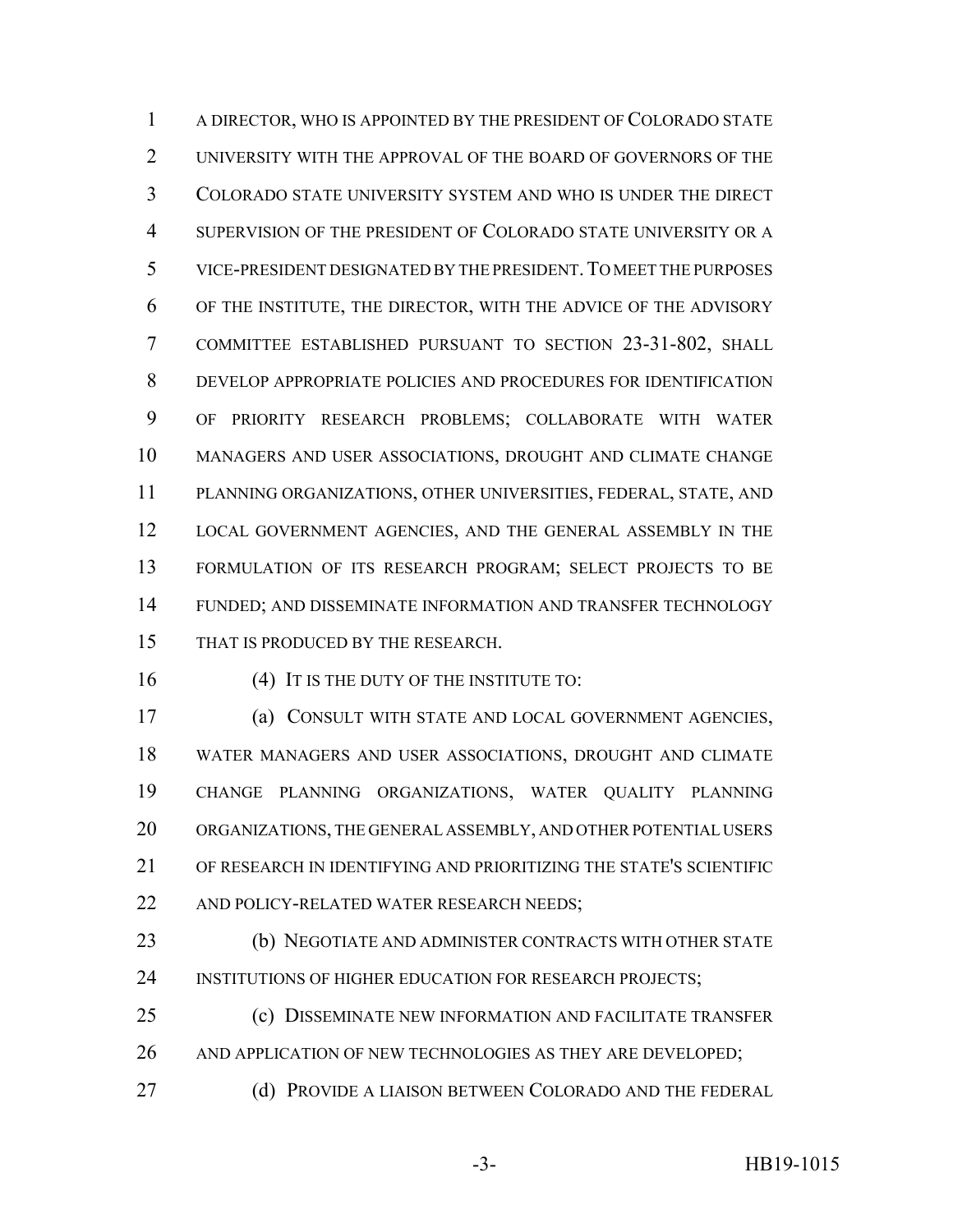RESEARCH FUNDING AGENCIES TO ACT AS AN ADVOCATE FOR COLORADO'S WATER RESEARCH NEEDS;

 (e) FACILITATE AND STIMULATE SCIENTIFIC RESEARCH AND POLICY ANALYSIS THAT:

 (I) DEALS WITH POLICY ISSUES FACING THE GENERAL ASSEMBLY; (II) SUPPORTS STATE WATER, PUBLIC HEALTH, AND WATER QUALITY PROTECTION AGENCIES' MISSIONS WITH WATER RESEARCH ON STATEWIDE WATER-RELATED PROBLEMS ENCOUNTERED AND EXPECTED, INCLUDING BUT NOT LIMITED TO THE EFFECTS OF CLIMATE CHANGE ON WATER QUALITY, WATER AVAILABILITY, RUN-OFF TIMING, DROUGHT PLANNING, AND FUTURE COMPACT COMPLIANCE;

 (III) PROVIDES WATER PLANNING AND MANAGEMENT ORGANIZATIONS WITH TOOLS TO INCREASE EFFICIENCY AND EFFECTIVENESS OF WATER PLANNING AND MANAGEMENT;

 (IV) ENGAGES AND TRAINS FUTURE GENERATIONS OF THE STATE'S WATER PROFESSIONALS AND EDUCATORS; AND

 (V) EXAMINES THE INTERCONNECTIONS BETWEEN CLIMATE CHANGE, WATER SUPPLY, AND WATER QUALITY AND PROVIDES TOOLS WATER MANAGERS AND POLICYMAKERS NEED TO ADAPT TO GLOBAL CLIMATE CHANGE; AND

 (f) ESTABLISH AND MAINTAIN A CLEARINGHOUSE AND ARCHIVE OF WATER RESEARCH, WATER QUALITY, AND CLIMATE PROJECTION DATA.

 (5) THE INSTITUTE IS AUTHORIZED TO EMPLOY PROFESSIONAL, CLERICAL, AND OTHER PERSONNEL TO IMPLEMENT THE PROVISIONS OF THIS PART 8.

**6** (6) THE INSTITUTE IS AUTHORIZED TO EXPEND STATE MONEY APPROPRIATED BY THE GENERAL ASSEMBLY FOR COST-SHARING ON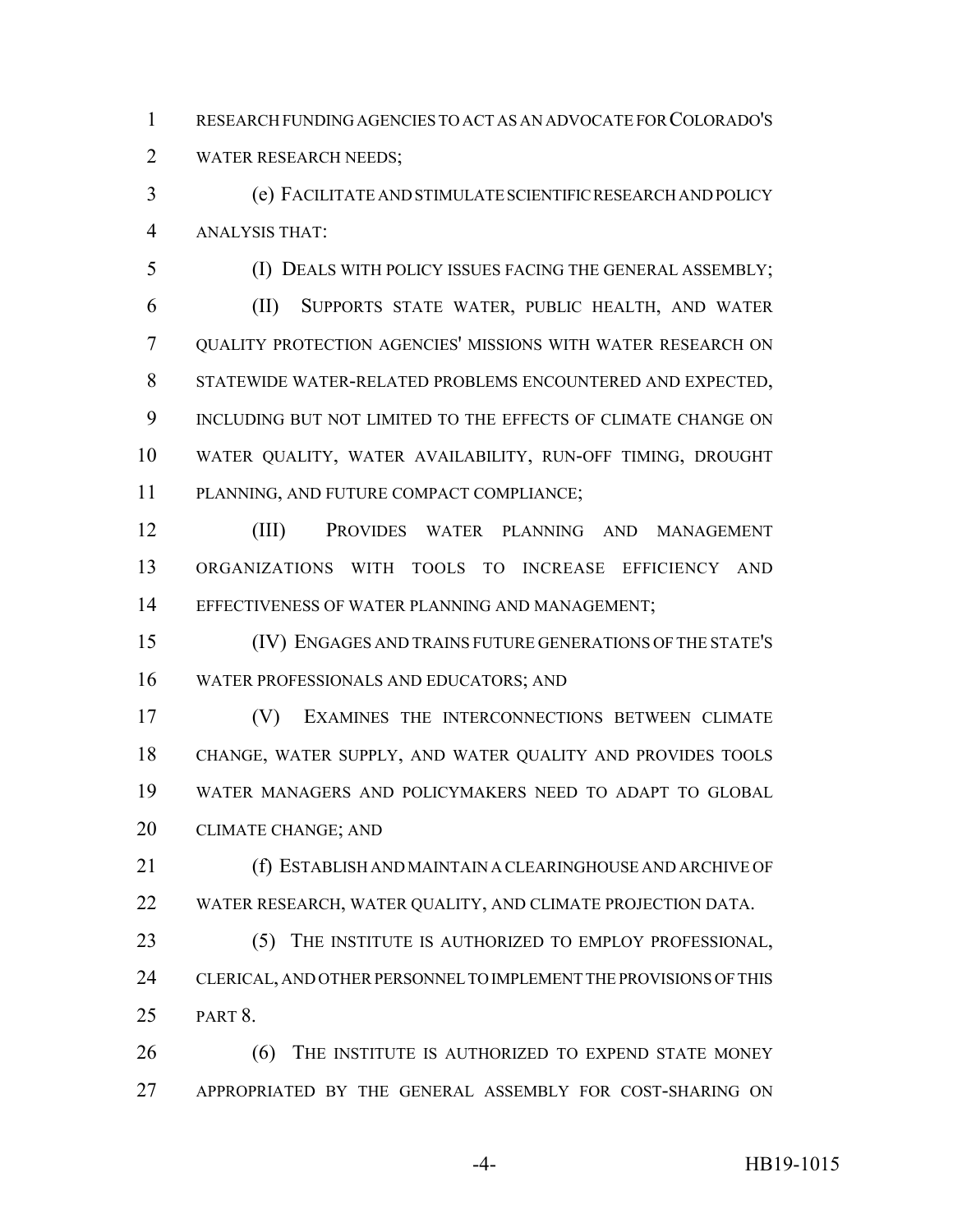PROJECTS FUNDED WITH FEDERAL OR PRIVATE MONEY.

 (7) STATE MONEY GRANTED, APPROPRIATED, OR OTHERWISE MADE AVAILABLE FOR WATER RESEARCH CONDUCTED AT THE STATE'S INSTITUTIONS OF HIGHER EDUCATION MAY PASS THROUGH THE ADMINISTRATIVE CONTROL OF THE INSTITUTE IF THE GRANT, 6 APPROPRIATION, OR OTHER FUNDING DOCUMENT SPECIFIES. IF PARTICULAR MONEY IS RESTRICTED, THE INSTITUTE MAY SERVE AS AN ADMINISTRATIVE ENTITY OF THE MONEY FOR STATE AGENCIES THAT SEEK TO UTILIZE COLORADO UNIVERSITIES OR COLLEGES FOR WATER RESEARCH. THE INSTITUTE HAS THE POWER TO ACCEPT GIFTS, GRANTS, DONATIONS, APPROPRIATIONS, AND OTHER FUNDING FROM ANY ENTITY.THE INSTITUTE MAY PROVIDE OVERSIGHT FOR THE FUNDING BY ENSURING RESEARCH PROJECTS COMMENCE AND ARE COMPLETED WITHIN THE SCOPE OF AGREEMENTS, INVOICES, CONTRACTS, PURCHASE ORDERS, INTERGOVERNMENTAL AGREEMENTS, OR OTHER FISCAL DEVICES USED TO FUND RESEARCH. THE INSTITUTE IS AUTHORIZED TO ASSESS A FEE TO IMPLEMENT ITS ADMINISTRATIVE AUTHORITY. THE FEE MAY NOT EXCEED TWENTY PERCENT OF THE TOTAL COST OF THE PROJECT BEING ADMINISTERED BY THE INSTITUTE. THE ADVISORY COMMITTEE CREATED IN SECTION 23-31-802 SHALL ANNUALLY REVIEW AND ESTABLISH THE ADMINISTRATION FEE.

 **23-31-802. Advisory committee on water research policy.** 23 (1) THERE IS CREATED THE ADVISORY COMMITTEE ON WATER RESEARCH POLICY, WHICH CONSISTS OF AT LEAST ELEVEN MEMBERS. EIGHT OF THE MEMBERS ARE APPOINTED BY THE DIRECTOR OF THE INSTITUTE. THE REMAINING MEMBERS ARE THE EXECUTIVE DIRECTOR OF THE DEPARTMENT OF PUBLIC HEALTH AND ENVIRONMENT, THE EXECUTIVE DIRECTOR OF THE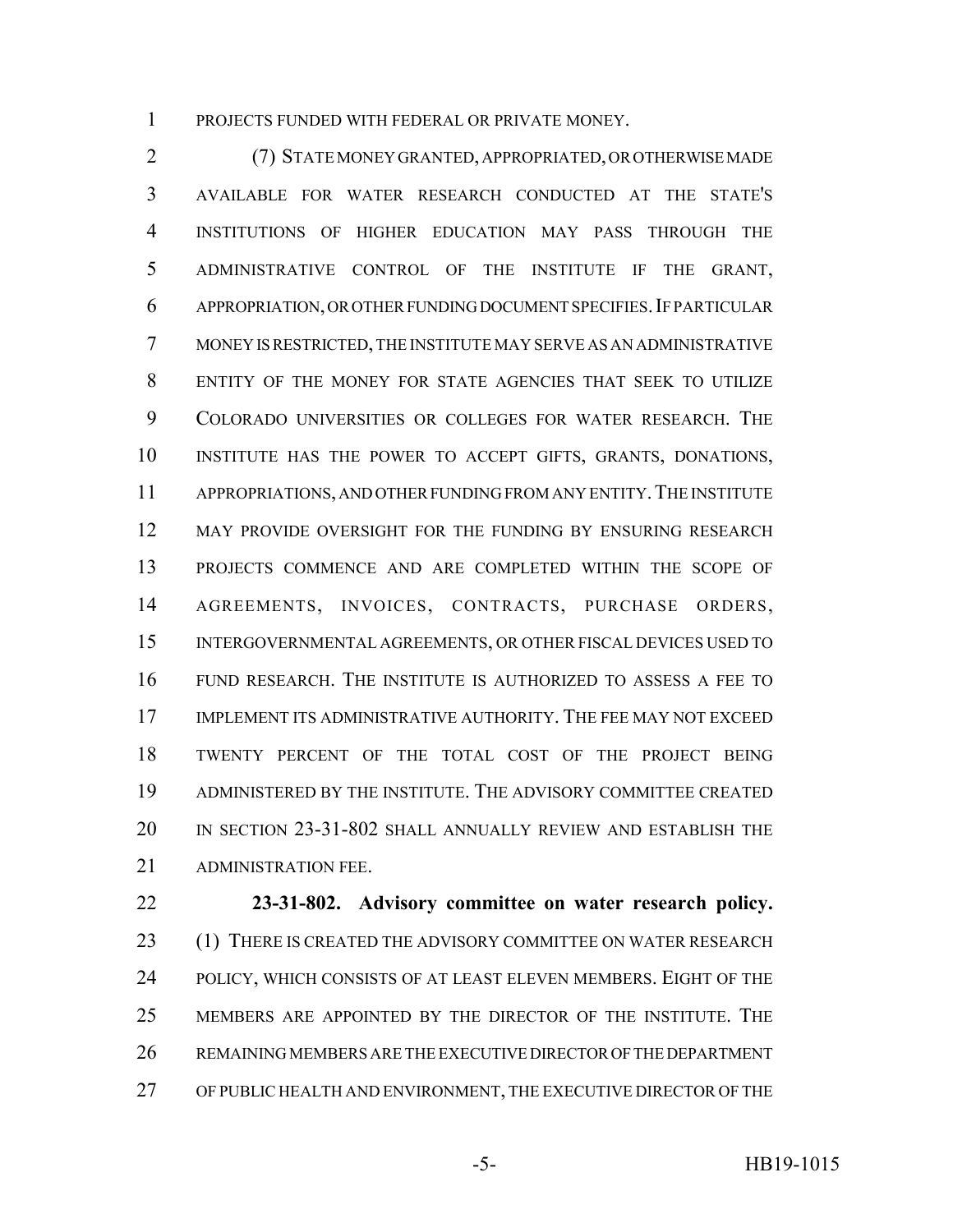DEPARTMENT OF NATURAL RESOURCES, AND THE COMMISSIONER OF AGRICULTURE, OR THEIR DESIGNEES.

 (2) APPOINTED MEMBERS OF THE ADVISORY COMMITTEE SERVE TERMS OF FOUR YEARS. MEMBERS SERVE WITHOUT COMPENSATION AND ARE NOT ENTITLED TO REIMBURSEMENT OF EXPENSES INCURRED IN THE PERFORMANCE OF THEIR DUTIES.

 (3) THE ADVISORY COMMITTEE RECOMMENDS POLICY GUIDELINES FOR IMPLEMENTING THE FUNCTIONS OF THE INSTITUTE; CONFERS WITH STATE GOVERNMENTAL AGENCIES, NONGOVERNMENTAL AGENCIES, AND STATE INSTITUTIONS OF HIGHER EDUCATION TO SET COLORADO'S WATER RESEARCH PRIORITIES; AND EVALUATES THE PROGRAMS OF THE INSTITUTE. THE ADVISORY COMMITTEE ALSO ADVISES AND COUNSELS THE DIRECTOR OF THE INSTITUTE AND MAKES RECOMMENDATIONS TO ASSIST THE DIRECTOR IN IMPLEMENTING THIS PART 8.

 **23-31-803. Water research fund.** THERE IS ESTABLISHED IN THE STATE TREASURY THE WATER RESEARCH FUND, REFERRED TO IN THIS PART 8 AS THE "FUND". THE FUND CONSISTS OF FEES RECEIVED BY THE INSTITUTE PURSUANT TO SECTION 23-31-801(7), AND GIFTS, GRANTS, AND DONATIONS ACCEPTED BY THE INSTITUTE. THE MONEY IN THE FUND IS CONTINUOUSLY APPROPRIATED TO THE INSTITUTE, AND THE INSTITUTE MAY EXPEND MONEY FROM THE FUND FOR ANY PURPOSE CONSISTENT WITH THIS PART 8.ANY INTEREST DERIVED FROM THE DEPOSIT AND INVESTMENT OF MONEY IN THE FUND IS CREDITED TO THE FUND. AT THE END OF ANY FISCAL YEAR, ALL UNEXPENDED AND UNENCUMBERED MONEY IN THE FUND REMAINS IN THE FUND AND IS NOT CREDITED OR TRANSFERRED TO THE GENERAL FUND OR ANY OTHER FUND.

**23-31-804. Repeal of part.** THIS PART 8 IS REPEALED, EFFECTIVE